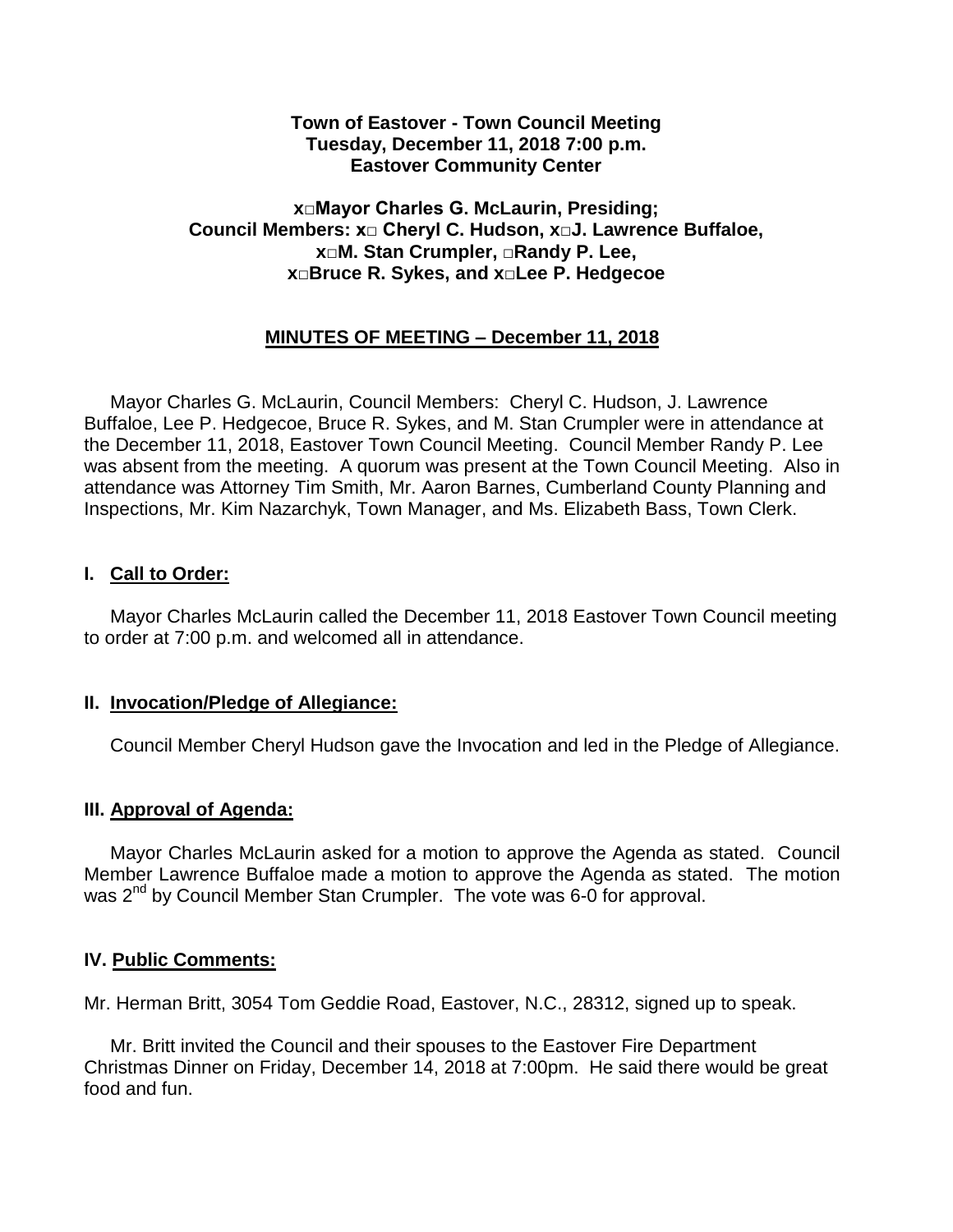### **V. Consent Agenda:**

- **1. Consider approval of the Minutes for the November 13, 2018 Town Council Meeting.**
- **2. Consider approval of the October, 2018 Financial Reports.**
- **3. Consider approval of Town Council Meeting Dates for 2019.**
- **4. Consider approval of Eastover's Observed Holiday Dates for 2019.**

 Mayor McLaurin asked the Council if they had any questions concerning the Consent Agenda. There were none. Mayor McLaurin asked for a motion to approve/disapprove the Consent Agenda as stated.

 Council Member Lawrence Buffaloe made a motion to approve the Consent Agenda as stated. The motion was  $2^{nd}$  by Council Member Stan Crumpler. The vote was 6-0 for approval.

#### **VI. Discussion Agenda:**

#### **Agenda Item #1:**

### **Presentation by Mr. David Maxwell from McFadyen & Sumner CPAs, PA concerning Fiscal Year 2018 Audit for the Town of Eastover.**

Mr. David Maxwell stated the Town of Eastover had a clean audit and was in sound financial condition. The Town ended FY2018 with 4.3 million in the bank which is up \$566,000 over the previous year. Mr. Maxwell stated the Town of Eastover is cash flow positive.

 Mr. Maxwell shared a chart with the Town of Eastover's revenues. The revenues are where the Town of Eastover receives funding. For 2018, the total revenues are \$1.685 million up \$47,000 from 2017. Mr. Maxwell stated the Sales Tax is the Town's main source of funds with Property Tax being the  $2^{nd}$  most valuable.

 Mr. Maxwell said the next chart shows the overall expenditures for the Town of Eastover. The total expenditures are \$1.107 million, which is up \$138,000 from 2017. The largest expenditure is Parks and Rec., the police and fire are next at \$407,000. The next highest expenditure is general government with \$357,000. The General Government expenditure is all expenditures not required to be accounted for in another department.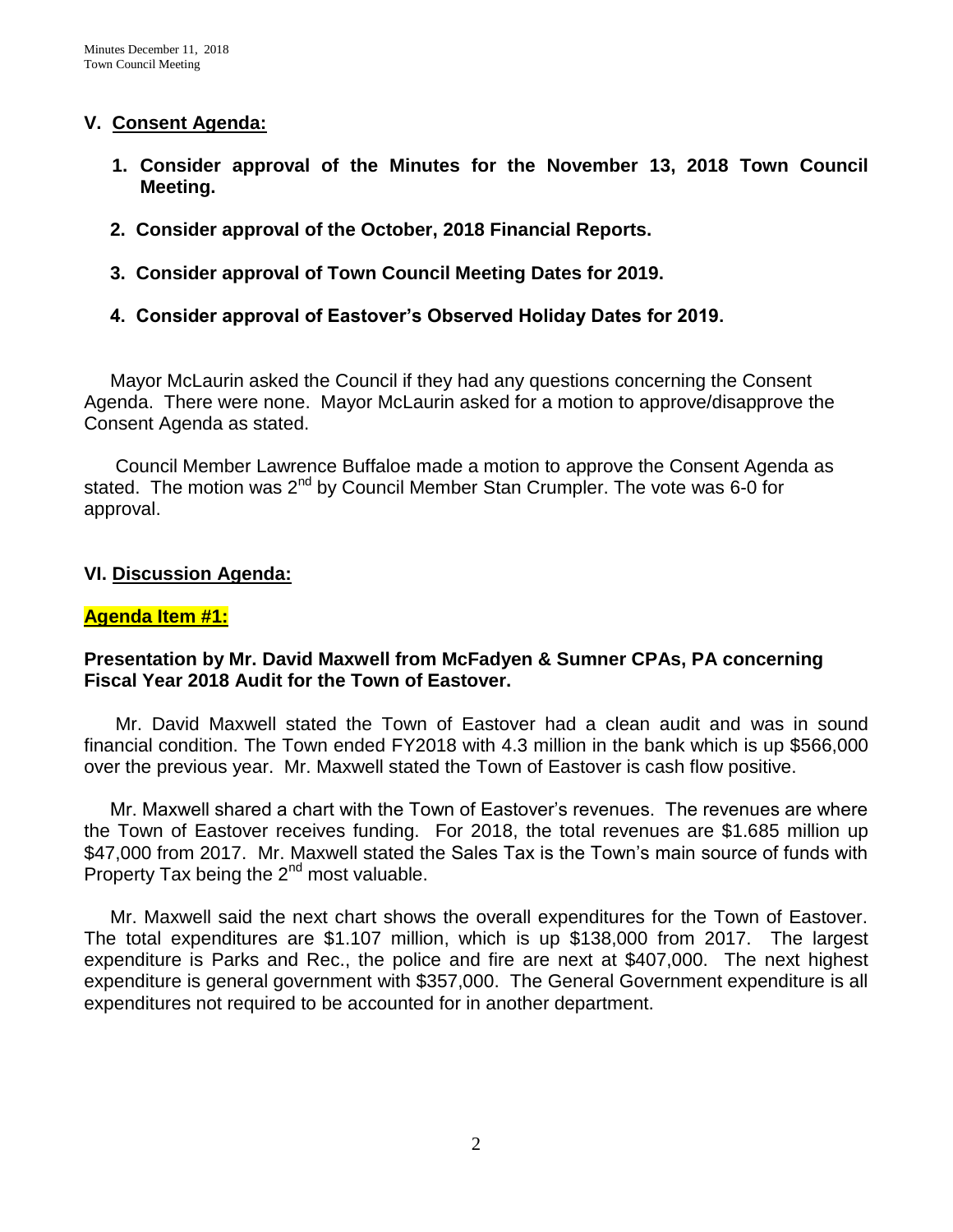Mr. Maxwell stated there was a management letter in the audit that included recommendations to overcome inherent risks because of the lack of segregation of duties due to the Town of Eastover being so small. Mr. Maxwell said the Council already practices these recommendations such as being faithful in attendance at Council meetings, reviewing the interim financial review, and participating in the budget process. Mr. Maxwell said the Town of Eastover has strong internal controls, policies, and procedures. He said this was an exceptional audit.

 Mayor McLaurin asked the Council if they had any questions concerning the Fiscal Year 2017 Audit. There were none.

 Mayor McLaurin asked for a motion to approve/disapprove the Fiscal Year 2018 Audit. Council Member Lee Hedgecoe made a motion to approve the Fiscal Year 2018 Audit. The motion was  $2^{nd}$  by Council Member Stan Crumpler. The vote was 6-0 for approval.

 Mr. Kim Nazarchyk stated that Ms. Jane Faircloth (Retired Town Clerk) left us in good shape. Mayor McLaurin, the Council, and Mr. David Maxwell agreed.

## **Agenda Item #2:**

## **Public Hearing:**

### **Case No.: P03-41. REVOCATION OF A CONDITIONAL USE OVERLAY FOR A CHILDREN'S DEVELOPMENT, AQUATIC AND FITNESS CENTER IN A RR RURAL RESIDENTIAL DISTRICT ON 2.56+/- ACRES, LOCATED AT 2316 WILLOUGBY DRIVE, SUBMITTED BY DWANE & PATRICIA CLODFELTER (OWNERS) & MIKE ADAMS ON BEHALF OF M.A.P.S. SURVEYING INC. (AGENT). (EASTOVER 12/11/2018\*)**

## **Mayor Charles G. McLaurin Opened the Public Hearing.**

Mr. Aaron Barnes stated this is a case of a revocation of a conditional use overlay for a children's development, aquatic and fitness center in a RR Rural Residential District on 2.56+/ acres, located at 2316 Willougby Drive, submitted by Dwane and Patricia Clodfelter and Mike Adams on behalf of M.A.P.S. Surveying Inc. Once the revocation is approved this will subject the property to Rural Residential rules.

Mayor McLaurin asked if anyone signed up to speak for/against Case No. P03-41. No one signed up to speak for/against Case No. P03-41.

After a brief discussion by Council, Mayor McLaurin asked for a motion to close the Public Hearing. Council Member Lawrence Buffaloe made a motion to close the Public Hearing. The motion was 2<sup>nd</sup> by Council Member Cheryl Hudson. The vote was 6-0 for approval.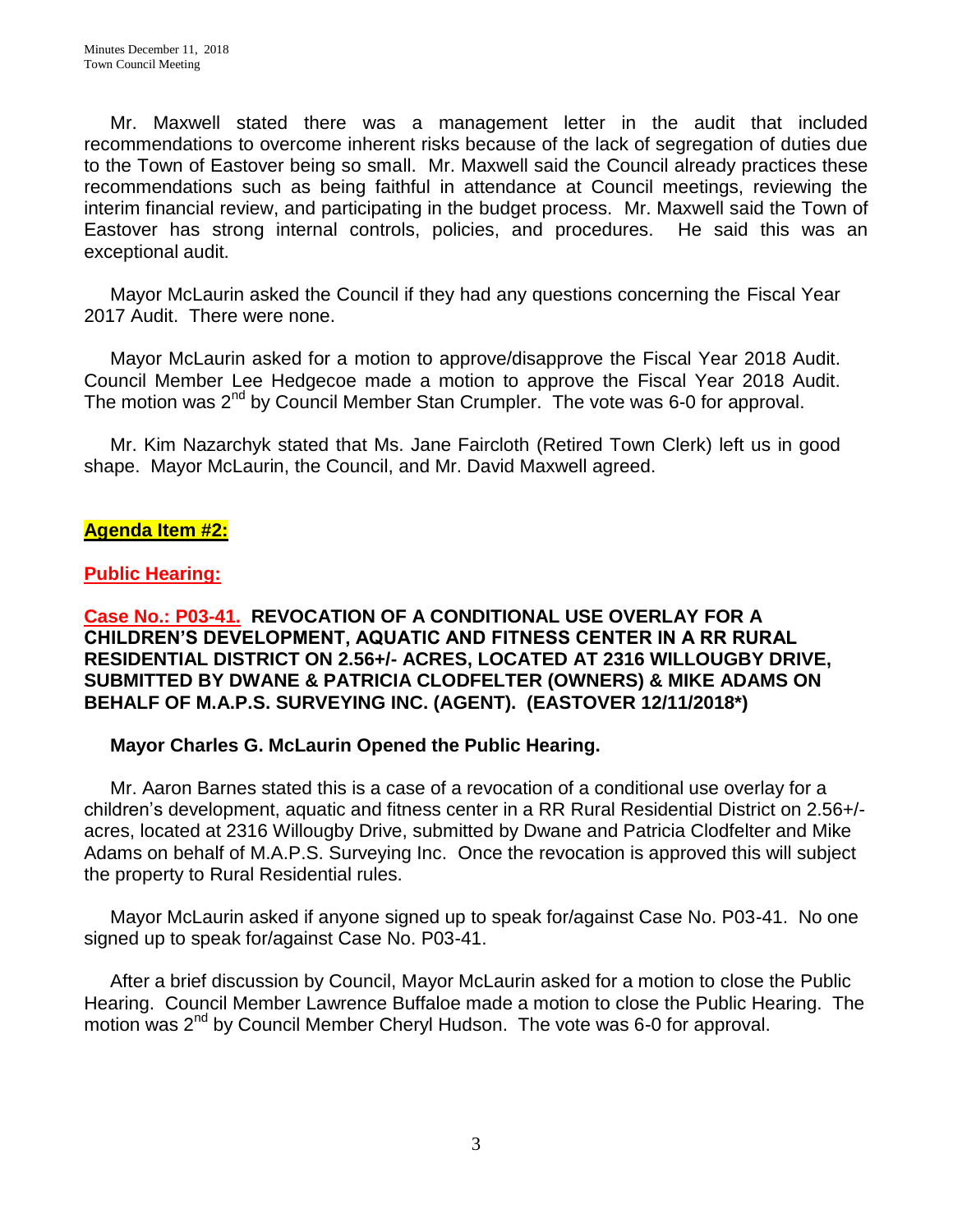Mayor Charles McLaurin stated in Case P03-41 the Eastover Town Council recommends approval of the revocation of the Conditional Use Overlay for a children's development, aquatic and fitness center at the property owner's request and find the Eastover Land Use Plan has been examined and does not address this particular situation; further find approval of the request is reasonable and in the public interest because Conditional Use Overlays were approved prior to 2005 in order to allow land uses that were not permitted in the current zoning district in exceptional situations, later deemed as an improper use of zoning and that the approved business is no longer in operation at this location. Council Member Lawrence Buffaloe made the motion. Council Member Stan Crumpler  $2^{nd}$  the motion. The vote was 6-0 for approval.

# **Agenda Item #3:**

# **Public Hearing:**

## **Town of Eastover Land Use Plan.**

# **Mayor Charles McLaurin Opened the Public Hearing.**

Mr. Trey Smith stated that several meetings had been planned from December 2017 to August 2018 about the Land Use Plan. He stated the proposed plan had several recommendations in it. For example, getting the Flea Hill Draining back up and running. He recommended a partnership between Cumberland County and the Flea Hill Drainage Committee. A copy of the Land Use Plan is available at the Eastover Town Hall for all to see.

 If the Land Use Plan is approved Mr. Trey Smith will have it signed by all parties involved and will have a final draft written.

 After some discussion by Council, Mayor McLaurin asked for a motion to close the Public Hearing. Council Member Cheryl Hudson made a motion to close the Public Hearing. The motion was 2<sup>nd</sup> by Council Member Bruce Sykes. The vote was 6-0 for approval.

 Council Member Stan Crumpler made a motion to approve the Eastover Land Use Plan. The motion was 2<sup>nd</sup> by Council Member Lawrence Buffaloe. The vote was 6-0 for approval.

# **VII. Receive Mayor's Update:**

- Mayor McLaurin stated that he and several others have noticed an increase in traffic off of Hwy 301/Dunn Road. He stated this was because of the bridge closure.
- The Eastover Ballpark needs to be surveyed. Parks and Rec. are waiting on specific measurements for the volleyball/tennis courts and walking trail.